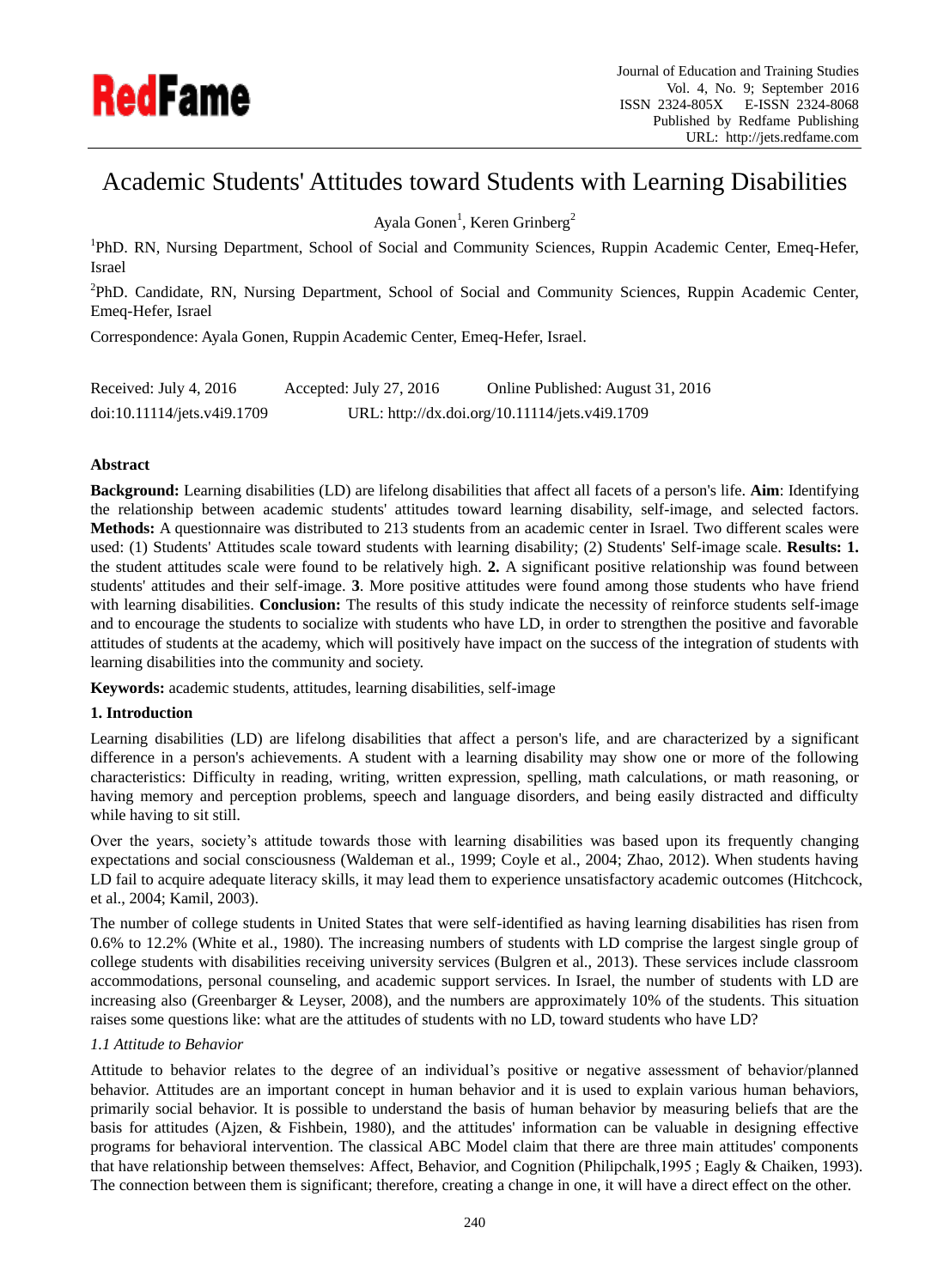The relationship between the attitudes and the behavior can better be understood if we accept the assumption that human beings are rational enough to take into account any implication that may result from their actions. A person learns from experience how the social environment reacts to his/her reactions and behaves accordingly. That is why the issue of understanding the student's behavior toward another student is an important area that arouses interest among many researchers.

It was interesting to find out that most of the studies focus on the educators attitudes which report negative attitudes of faculty members toward students with LD (Mastropieri et al., 2008), while other studies reported a positive attitudes ( Scott & Gredd, 2000; Vogel et al., 2006).

To our knowledge, very little is known about students' attitudes toward students with Learning Disabilities. One study examined the attitudes of dental students comparing to social policy students towards students with learning disabilities in order to identify whether attitudinal differences exist. It was found that dental undergraduates' students were having less favorable attitudes towards those with learning disability (Coyle et al., 2004).

### *1.2 Self-image*

Self-image is the position of the person about himself, formulated by his experiences of successes and failures, according to the way of his perceptions and explanations (Kaniel, 2006). Therefore, self-image is a very subjective perception.

Among the many aspects of the personality, the self-image is the individual's personal belief structure. Individuals with high self-esteem have an internal control orientation that has a greater probability of conforming to the instrumental ideology of conventional society and rejects behaviors that might jeopardize such an outlook on society or that could be problematic to themselves or society (Ellis, 2016). Self-image may be affected by the students' talents and their perceptions of the environment. It can be noted that the student sees himself as others see him, and he tends to act in accordance with the expectations of the characters with whom he comes in contact (Sant et al., 2016).

High Self-Image has a significant effect on the student ability to learn and it plays an important role in the students behavior, including having effect on their learning and social motivation. Low Self-image can affect students' abilities to make and keep friends which also can have an impact on educational achievement due to behavioral problems (Lyons, 2012).

One way to carry out a research on self-image is by the classic self-image questionnaire that was written by Rosenberg (1965), and it is very popular among researchers. Rosenberg' questionnaire is very common due to its simplicity and its direct questions about feelings.

# *1.3 Students' Area of Specialization*

Virginia Henderson (1964), one of the theoretician of the nursing profession, claims that the role of a nurse is to assist the individual, sick or healthy, and to contribute to his health. Nursing is a profession based on giving, in which the nurse feel that she should be accessible and ready to help and support the patient, and help him to achieve a state of well-being. Studies show that the main causes for choosing the nursing profession are sense of giving, sense of mission, and willing to service (Eley et al.,2012; Price et al., 2013) as it can be called as altruistic feeling and sense of compassion. These characteristics are very similar to those students who had chosen the other caring profession like behavioral science. The educational experiences contribute to the favorable attitudes of the behavioral and nursing department students, more than students from industrial department (Kohli et al., 2015). The authors believe that in contrast, the industrial science students, are not supposed to have such feeling due to their area of specialization, so their attitudes toward LD students might be more negative.

# *1.4 Aim of This Research*

The research's main goal is to investigate preferred factors related to students' attitudes toward students with learning disabilities. The study will also include number of variables such as: Students' self-image, academic field of the student' study, gender ethnicity, level of religiosity and factors of personal experience with LD such as having a friend with LD. This information will give us insights about the students' behavior regarding cooperation with LD students, and will point out the characteristics of the relationship between their attitudes and some personal and professional factors .

### *1.5 Research Hypotheses*

- 1. Students from behavioral and nursing department will have more positive attitudes toward students with LD, than students from industrial department.
- 2. Students with high self-image, will have more positive attitudes towards students with LD.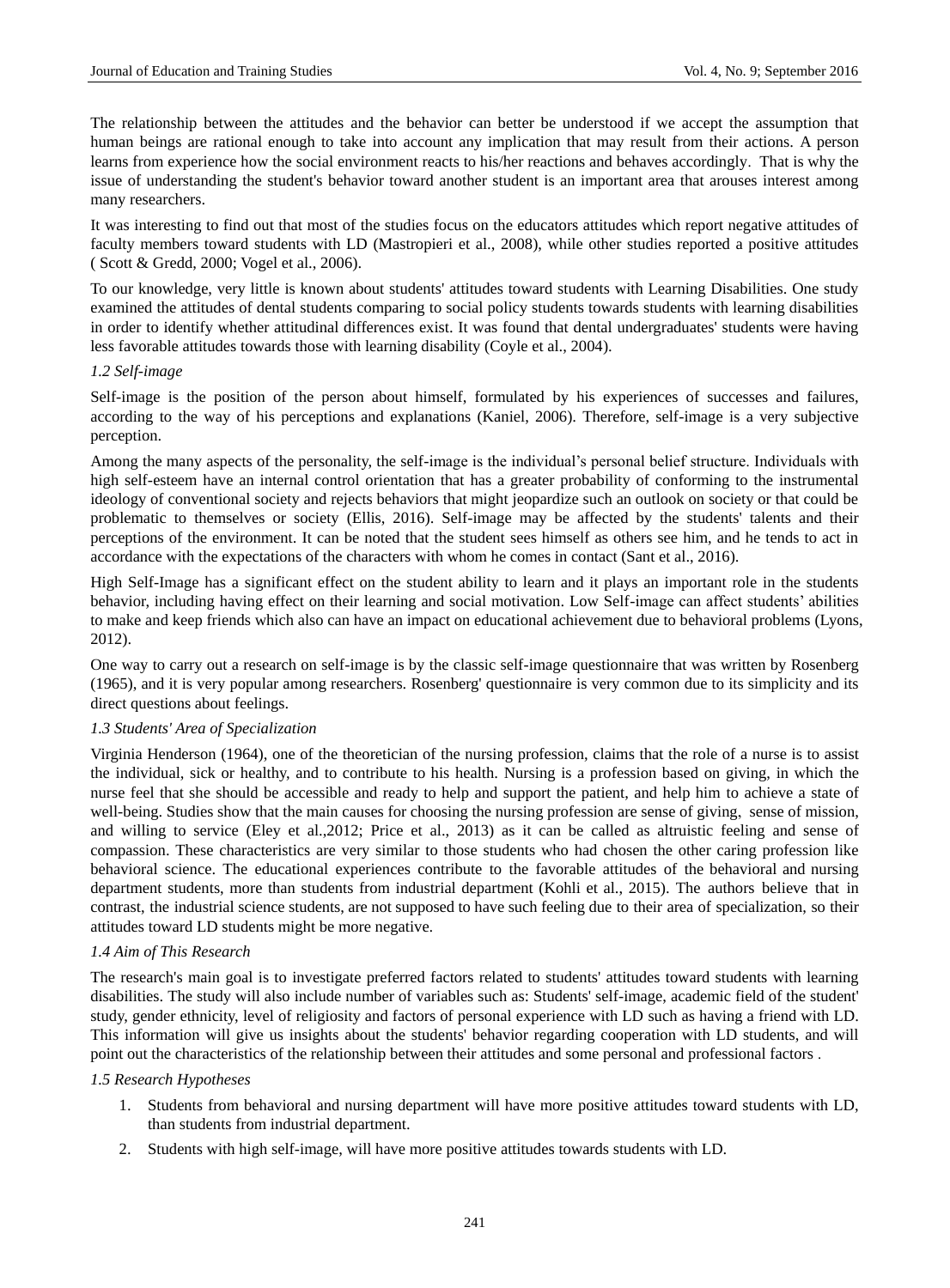- 3. Differences will be found between background factors like gender, ethnicity and Level of religiosity and students' attitudes toward LD.
- 4. Students, who have student's friend with LD, will have more positive attitudes toward LD.

## *1.6 The Importance of the Research*

The findings of this study contribute to expanding the body of knowledge for students' attitudes toward LD, in the context of understanding the human factor involved in this issue. Analysis of the results can serve as a knowledge base to build a proper and adaptive program for proper integration of LD students in the academy.

# **2. Methods**

The study is a quantity research, in which questionnaires were used in order to find out more about the relationship between students attitudes toward other students diagnosed with LD, students self-image and preferred variables. The data was collected in 2015. Participation of the students was voluntary and the data was treated in confidence. The research tool was a written and online survey. The questionnaire was accompanied by an introductory letter including information about the purpose of the study, assurance of confidentiality and each participant was asked to sign his consent. Out of the 300 questionnaires, 213 were returned (total response rate 71%).

# *2.1 Ethical Consideration*

The research was approved by the Ethics Committee of the Academic Center. The participants were asked to complete a questionnaire on a voluntary basis and their rights to anonymity and confidentiality were ensured.

# *2.2 Measures*

*Research tool:* The survey instrument was organized into three groups of questions:

**A**. **Background questions** such as: gender, ethnicity, level of religiosity, and Field of study (see table 1).

Table 1. Background Data

|                | Variable                         | N   | $\frac{0}{0}$ |
|----------------|----------------------------------|-----|---------------|
| Gender         | Male                             | 52  | 24.9          |
|                | Female                           | 157 | 75.1          |
| Religious      | Jewish                           | 169 | 79.7          |
|                | Arabs                            | 35  | 16.5          |
| Religiosity    | Secular                          | 120 | 57.4          |
|                | Religious                        | 83  | 39.7          |
| Field of study | <b>Industrial and Management</b> | 23  | 10.8          |
|                | <b>Behavioral Sciences</b>       | 107 | 50.2          |
|                | nursing                          | 76  | 36.6          |
| Friend with LD | Yes                              | 166 | 78.3          |
|                | No                               | 45  | 21.2          |

**B**. **Personality variables** such as: Attitudes toward students with LD and students' self-image. The scale for measuring Attitudes toward learning disability was adapted by the author and consisted of 3 groups of questions that are based on the ABC Model that includes: Affect, Behavior, and Cognition which are three components that have relationship between them (Eagly & Chaiken, 1993). The connection between these three elements is significant, and a change in one of them, directly affects the others. Each group included 7 question in the 5-point Likert scale and the inner consistency (Cronbach's alphas) of whole scale (21 questions) was  $\alpha = 0.69$ . Each group had also a good inner consistency (Cronbach's alpha): Emotional:  $\alpha = 0.64$ , Cognitional:  $\alpha = 0.64$ , Behavioral:  $\alpha = 0.72$ .

Students' self-image scale was taken from the classic Rosenberg's scale (1965). The scale consisted of 10 questions in the 5-point Likert scale and the inner consistency (Cronbach's alphas) of whole scale was:  $α = 0.87$ .

**C**. **Personal experience with LD:** The question that was asked was whether the student has a friend with LD.

# *2.3 Data Analysis*

**The first hypothesis** dealt with differences in attitudes between students studying nursing and behavioral sciences comparing to students studying engineering. Independent T-test was conducted. **The second hypothesis** dealt with differences in attitudes among students with low or high self-image. Hierarchical regression was performed. **The third hypothesis** dealt with differences in attitudes among gender, ethnicity and 3 stages of religious levels. Three ways Anova test was performed. **The forth research hypothesis** referred to the question will we find differences between the students' attitudes toward LD and factors of personal experience with LD. we performed a stepwise hierarchical regression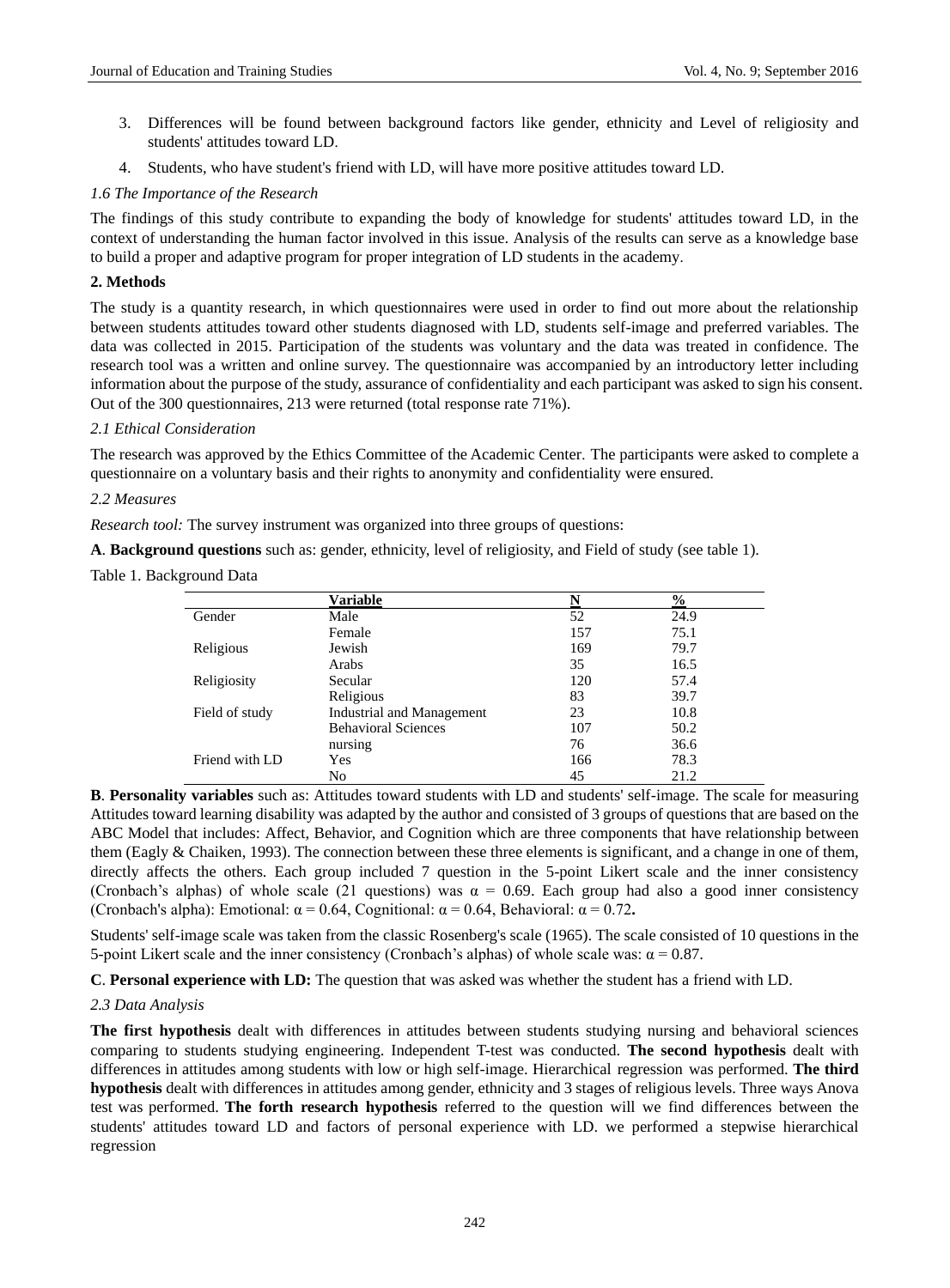# **3. Results**

# *3.1 The First Research Hypothesis*

The first Research hypothesis was Students from behavioral and nursing department will have more positive attitudes toward students with LD, then students from industrial department.

Positive attitudes toward students with Learning Disability were higher among nursing students (M= 4.671, SD=1.23) compare with industrial department students  $(M=3.216, SD=0.650)$  (t=2.13, p=0.04). On the Likert scale of 1-5, 46.8% of the participants indicated the 4 scale. In addition, we compared nursing and behavioral sciences students to students studying engineering. T-test was conducted and the hypothesis was not confirmed and no statistically significant difference appeared.

# *3.2 The Second Research Hypothesis*

*The second research hypothesis referred* to the question; will we find differences between the students' attitudes toward LD –and their self-image ?Or to be more accurate, to what extent students' higher self-image affects their attitudes towards students with LD. We found that the median of self-image variable was 4.2, i.e. 50% of the students have a self-image of up to, 4.2 (on 1-5 scale), and 50% are above 4.2. The average is 4.08. 110 students were defined as having low self-image and 94 had high self-image.

A significant positive relationship was found between the students' self-image and their attitudes toward students with learning disability, the higher student's self-image, the higher is his attitudes toward students with learning disability (see table 2).

| <b>Self image</b> | <b>ABC</b> attitudes components |                 |                |
|-------------------|---------------------------------|-----------------|----------------|
| $.300**$          | <b>Pearson Correlation</b>      | Cognitive       |                |
| .000              | Sig. (2-tailed)                 |                 |                |
| 204               | N                               |                 |                |
| $.275***$         | Pearson Correlation             | <b>Emotion</b>  | $\mathfrak{D}$ |
| .000              | $Sig. (2-tailed)$               |                 |                |
| 204               | N                               |                 |                |
| $.217***$         | <b>Pearson Correlation</b>      | <b>Behavior</b> | 3              |
| .002              | Sig. (2-tailed)                 |                 |                |
| 204               | N                               |                 |                |

Table 2. Correlations between ABC attitudes components and Self-image

\*\*. Correlation is significant at the 0.01 level (2-tailed).

In addition, a hierarchical regression was assessed. In the first step, all independent variables were entered, except for self-image. In the second step, self-image was added and this resulted in an additional 8.6% of the attitudes' explained variance. Furthermore, the variable of self-image was found to have a significant particularly contribution.

# *3.3 The Third Hypothesis*

*The third hypothesis* was: Will we find differences between the students' attitudes toward LD and background factors like gender, ethnicity and Level of religiosity? Three ways Anova tests was performed, looking for analyzing of the variants. The differences were not statistically significant and the hypothesis was not supported.

# *3.4 The Forth Research Hypothesis*

The forth research hypothesis referred to the question: Will we find differences between the students' attitudes toward LD and personal experience with LD, such as having a student friend with LD .

T test for independent differences found that the attitudes of students who had friend with learning were significantly higher than those who do not. (*M*=3.91, *M*=4.08,). Furthermore, the difference was found to be statistically significant (*t*  $(202) = 2.44$ ,  $p = 016$ ). This gap reflects a difference of 0.39 standard deviation [0.34, 0.45] CI 95%. Accordingly, we can point out that students, who have friends with LD, were found to have more positive attitudes, compared to students that do not have friend with LD .

It is important to note that when we performed an hierarchical regression to predict attitudes toward students with LD and having a friend with learning disability, we found that the model in general was not statistically significant  $(F(2,196)$ =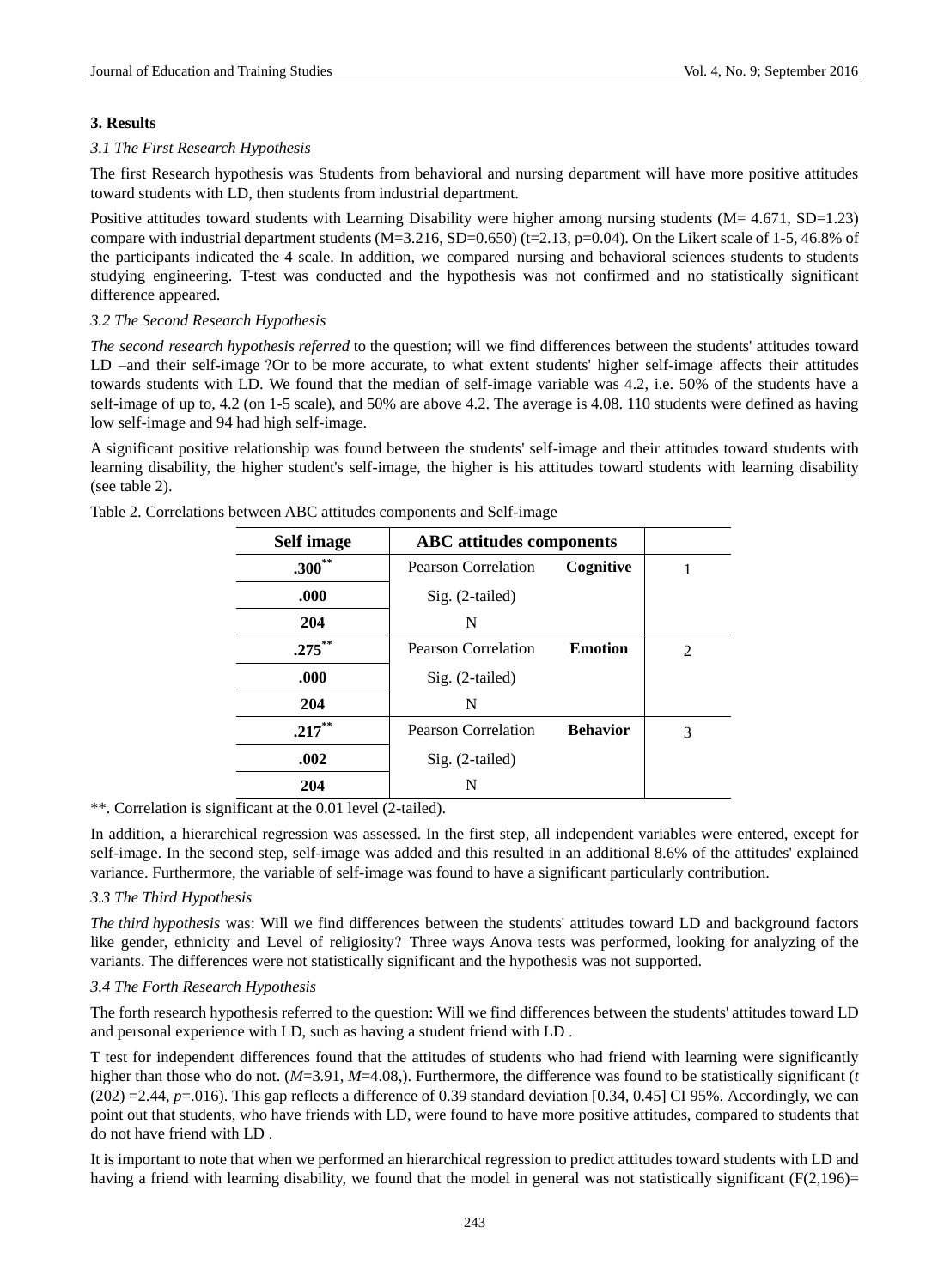2.83, p=.061 ). However, it was found that the unique contribution of having a friend with LD, is statistically significant (*t*  $(196) = -2.38$ ,  $p = 0.018$ ,  $r = -1.17$ ), thus, our hypothesis was confirmed.

## **4. Discussion**

Positive attitudes toward students with Learning Disability were found among the students from three different departments: Nursing, behavior and Engineering. 46.8% of the participants indicated 4 (out of the Likert scale of 1-5). It is a good sign and it proves that the attitudes toward student with LD are improving and according to it, students with LD are more tolerated by other students. There is evidence that attitudes toward disability are improving in other countries like Ireland and worldwide (Hannon, 2007) as it was also proven in a complementary study of 6000 US students was undertaken to assess differences in youth attitudes between the two nations (Norins-Bardon et al, 2005). North American students were more willing to interact with peers with disabilities than their Japanese counterparts and they had better perceptions of the competencies of students with intellectual disabilities reflecting their higher exposure to students with intellectual disabilities.

Two main results were prominent in this study: **A.** Significant positive correlation was found between the students' attitudes toward LD–and their self-image. Furthermore, the variable of self-image was found to have a significant contribution for understanding the students' attitudes toward LD. **B**. The attitudes of students who have friends with LD are significantly higher, than those who do not have friends with LD.

Self-image is a strong motivating factor and it is quite clear that students' personality characteristic like self-image is considered as important factor in considering ways to promote the integration of the disable students in the academic surrounding. Rentzsch, Schröder-Ab é, & Schütz, (2015) found that students with low academic self-image may exhibit hostile tendencies because of feelings of envy, especially in highly competitive contexts. That is why it is so important to find ways to promote the students self-image.

It is entirely obvious that students' personality characteristics like personal experience with other students LD should be considered as important factors in finding ways to advance the integration of LD students in the academy surrounding. A clear relationship between attitudes and personal experience of disability was found in both the 2001 and 2006 national surveys in the Republic of Ireland as well as in many other studies worldwide (Hannon, 2007).

In summary, our main aim was to **i**dentify the relationship between student's attitudes toward LD, self-image, and selected factors. Figure no 1 demonstrate the importance of 2 major variants that were found when we looked for reasons for having positive attitudes toward LD: Having high Self-Image and having a friend with LD.



Figure 1. Research model

We did not find correlation between the students' attitudes toward LD –and the specific academic field of the student' study. We believe that Behavior and Nursing Sciences are two fields that are related to human behavior and accordingly. It was hypothetical that students that choose to learn such areas will have more positive attitudes toward students with LD, then students who study Engineering science. Surprisingly, this hypothesis was not proven. It can be explained by two reasons: Only 23 students (10.8%) from the participants came from the Engineering department, so it might be an inaccurate sample. The whole score for the students' attitudes toward students having LD was relatively high (46.8% of the participants indicated the 4 scale, out of 1-5 scale). It might be also explained by the fact that in the researched academic center there is a very active students' support department that its unique task is to provide the students with disability a complete sense of integration into academic life.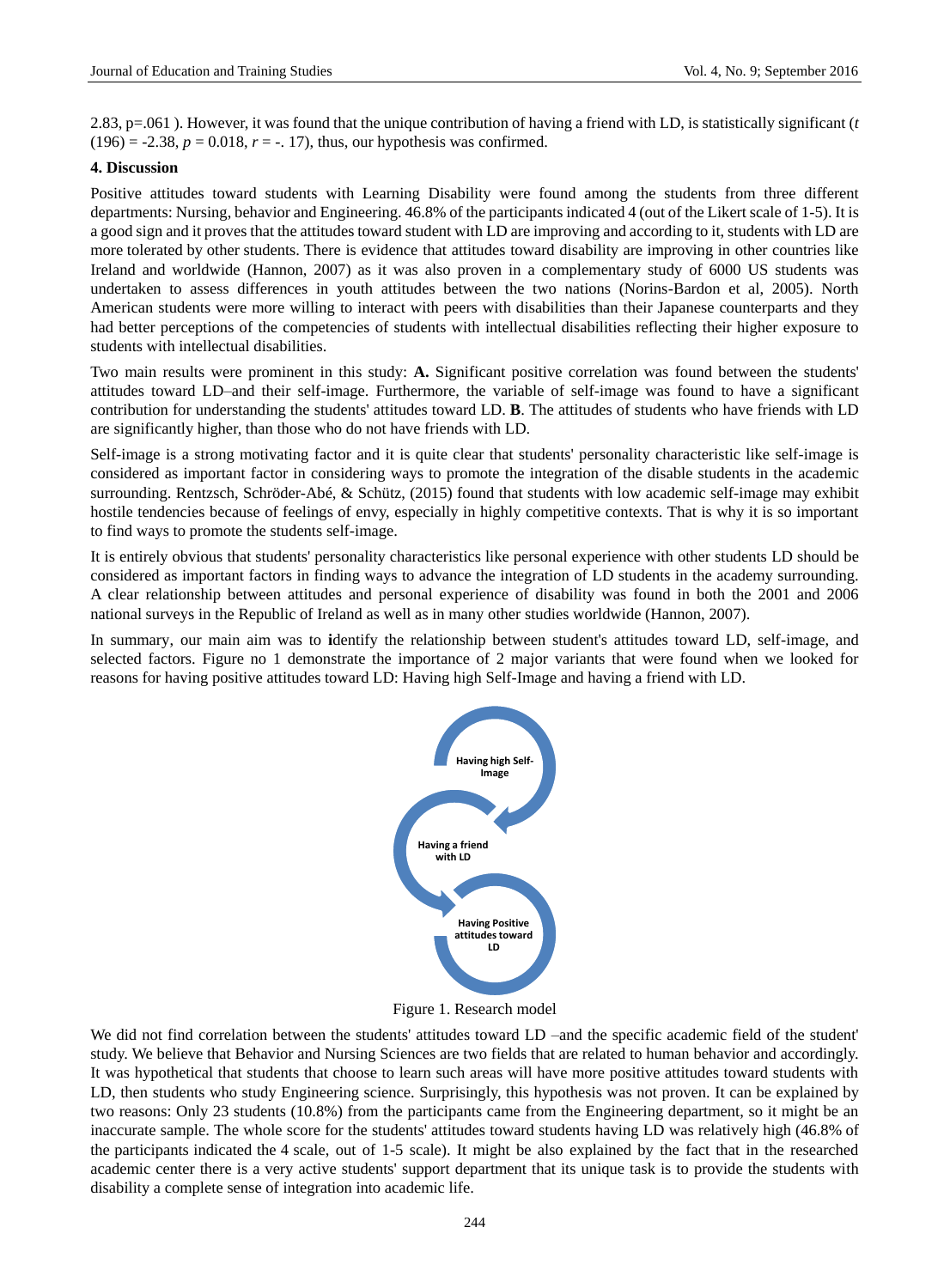No differences were found between the students' attitudes toward LD and background factors like gender, ethnicity and Level of religiosity. Ajzen & Fischbein in their book Understanding Attitudes and Predicting Social Behavior (1980) claim that beliefs are the determinant of the attitudes. These beliefs probably come from other factors like culture, environment and personal parameters that were not researched in this study and it is possible that a correlation will be found when performing a larger study concluding more relevant variables. Support for those claims is arising from Oliver's model of disability (1990) which described social, cultural and environmental barriers that lead to the discrimination of those with a disability. Consequently, a positive change in attitude would lead to equal opportunity and improved the LD student's quality of life.

### **5. Research Limitations**

The current study was performed in one academic center. The authors recommend that the policy makers will research this issue more profoundly in order to find ways to raise the students' positive attitude toward other students with learning disability because it is the basic for an equal society.

It was a convenient study and the sample was small, especially in checking the differences of the background factors like gender, ethnicity and Level of religiosity.

We had also some difficulties in looking for prior research studies on the topic.

### **6. Conclusion**

The study's results indicate that student' personality characteristics like self-image and students personal experience with other students LD, should be considered as important factors in looking for ways to promote the integration of the disable students in the academy surrounding.

The results of this study specify two main issues: the necessity to reinforce students' self-image and to encourage the students to have friends with LD, all this, in order to strengthen the positive and favorable attitudes of students at the academy, which will impact directly and positively on the integration of students with LD into the community. As a result, the benefits for the undergraduate students will be a positive change in their ability to develop a meaningful understanding of students with LD, a point of view that will make our world much better.

## **Acknowledgements**

We are grateful to the students who participated in this study.

## **Conflict of Interest**

There are no possible conflicts of interest in the manuscript including financial, consultancy, institutional or other relationships that might lead to bias or a conflict of interest.

#### **References**

Ajzen, I., & Fishbein, M. (1980). *Understanding attitudes and predicting social behavior.* Prentice Hall, inc. NJ

- Bulgren, J. A., Graner, P. S., & Deshler, D. D. (2013). Literacy Challenges and Opportunities for Students with Learning Disabilities in Social Studies and History. *Learning Disabilities Research & Practice, 28*(1), 17–27. <http://dx.doi.org/10.1111/ldrp.12003>
- Coyle, C., Saundersen, W., & Freeman, R. (2004). Dental students, social policy students and learning disability: do differing attitudes exist*? European Journal of Dental Education*, *8*, 133-139. <http://dx.doi.org/10.1111/j.1600-0579.2004.00343.x>
- Eagly, A., & Chaiken, S. (1993). *The psychology of Attitudes*. Harcourt Brace College Publishers. Florida, USA.
- Eley, D., Eley, R., Bertello, M., & Rogers-Clark, C. (2012). Why did I become a nurse? Personality traits and reasons for entering nursing. *J. of Advanced Nurs*ing, *68*, 1546-1555.<http://dx.doi.org/10.1111/j.1365-2648.2012.05955.x>
- Ellis, W. L. (2016). Risky sexual behaviors among sexually active first-year students matriculating at a historically Black college: Is a positive self-image an instigator? *Social Work in Health Care*, *55*(2), 125-143. <http://dx.doi.org/10.1080/00981389.2015.1108949>
- Greenbarger, L., & Leyser, Y. (2008). Students with disabilities in teacher education colleges-attitudes of faculty members and their willingness to provide accommodations. *Issues in Special Education & Inclusion*, 5-22.
- Hannon, F. (2007). *Literature review on attitudes towards disability*. National Disability Authority.Frances Hannon Literature Review on Attitudes towards Disability
- Henderson, V. (1964). The Nature of Nursing. *American Journal of Nursing, 64*, 62-68. <http://dx.doi.org/10.2307/3419278>